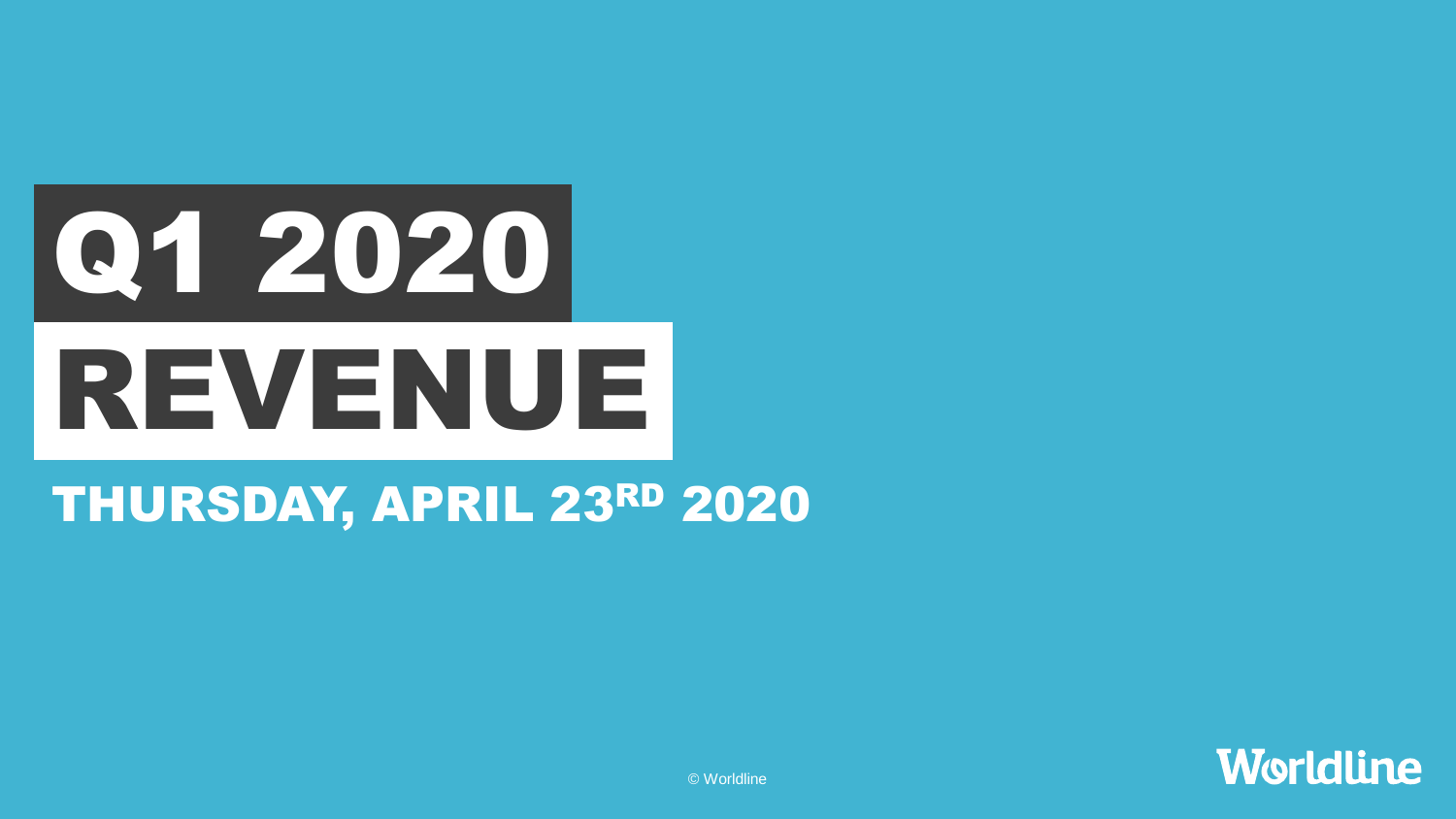# DISCLAIMER

This document contains forward-looking statements that involve risks and uncertainties, including references, concerning the Group's expected growth and profitability in the future which may significantly impact the expected performance indicated in the forward-looking statements. These risks and uncertainties are linked to factors out of the control of the Company and not precisely estimated, such as market conditions or competitors' behaviors. Any forward-looking statements made in this document are statements about Worldline's beliefs and expectations and should be evaluated as such. Forward-looking statements include statements that may relate to Worldline's plans, objectives, strategies, goals, future events, future revenues or synergies, or performance, and other information that is not historical information. Actual events or results may differ from those described in this document due to a number of risks and uncertainties that are described within the 2018 Registration Document filed with the Autorité des Marchés Financiers (AMF) on March 21, 2019 under the filling number: D.19-0185 and the 2018 Universal Registration Document (including the 2019 half-year financial report) filed with the AMF on August 7, 2019 under the filling number: D.19-0745.

Revenue organic growth and Operating Margin before Depreciation and Amortization (OMDA) improvement are presented at constant scope and exchange rate. OMDA is presented as defined in the 2018 Registration Document. 2020 objectives have been considered with exchange rates as of December 31, 2019. All figures are presented in € million with one decimal. This may in certain circumstances lead to non-material differences between the sum of the figures and the subtotals that appear in the tables.

2020 objectives are expressed at constant exchange rates. They rely also on the absence of change in scope and of significant change in accounting standards. These objectives have been built on a comparable basis versus historical financial information, and according to Group's accounting standards Global Business Lines include Merchant Services (in Argentina, Belgium, Brazil, Czech republic, France, Germany, India, Luxembourg, Malaysia, Poland, Spain, Sweden, Switzerland, The Netherlands, United Kingdom, USA), Financial Services (in Belgium, China, Estonia, Finland, France, Germany, Hong Kong, Indonesia, Italy, Latvia, Lithuania, Luxembourg, Malaysia, Singapore, Spain, Switzerland, Taiwan, The Netherlands and the United Kingdom), and Mobility & e-Transactional Services (in Argentina, Austria, Belgium, Chile, China, France, Germany, Spain, The Netherlands, and United Kingdom).

Worldline does not undertake, and specifically disclaims, any obligation or responsibility to update or amend any of the information above except as otherwise required by law.

This document is disseminated for information purposes only and does not constitute an offer to purchase, or a solicitation of an offer to sell, any securities in the United States or any other jurisdiction. Securities may not be offered or sold in the United States unless they have been registered under the U.S. Securities Act of 1933, as amended (the "U.S. Securities Act") or the securities laws of any U.S. state, or are exempt from registration. The securities that may be offered in any transaction have not been and will not be registered under the U.S. Securities Act or the securities laws of any U.S. state and Worldline does not intend to make a public offering of any such securities in the United States.

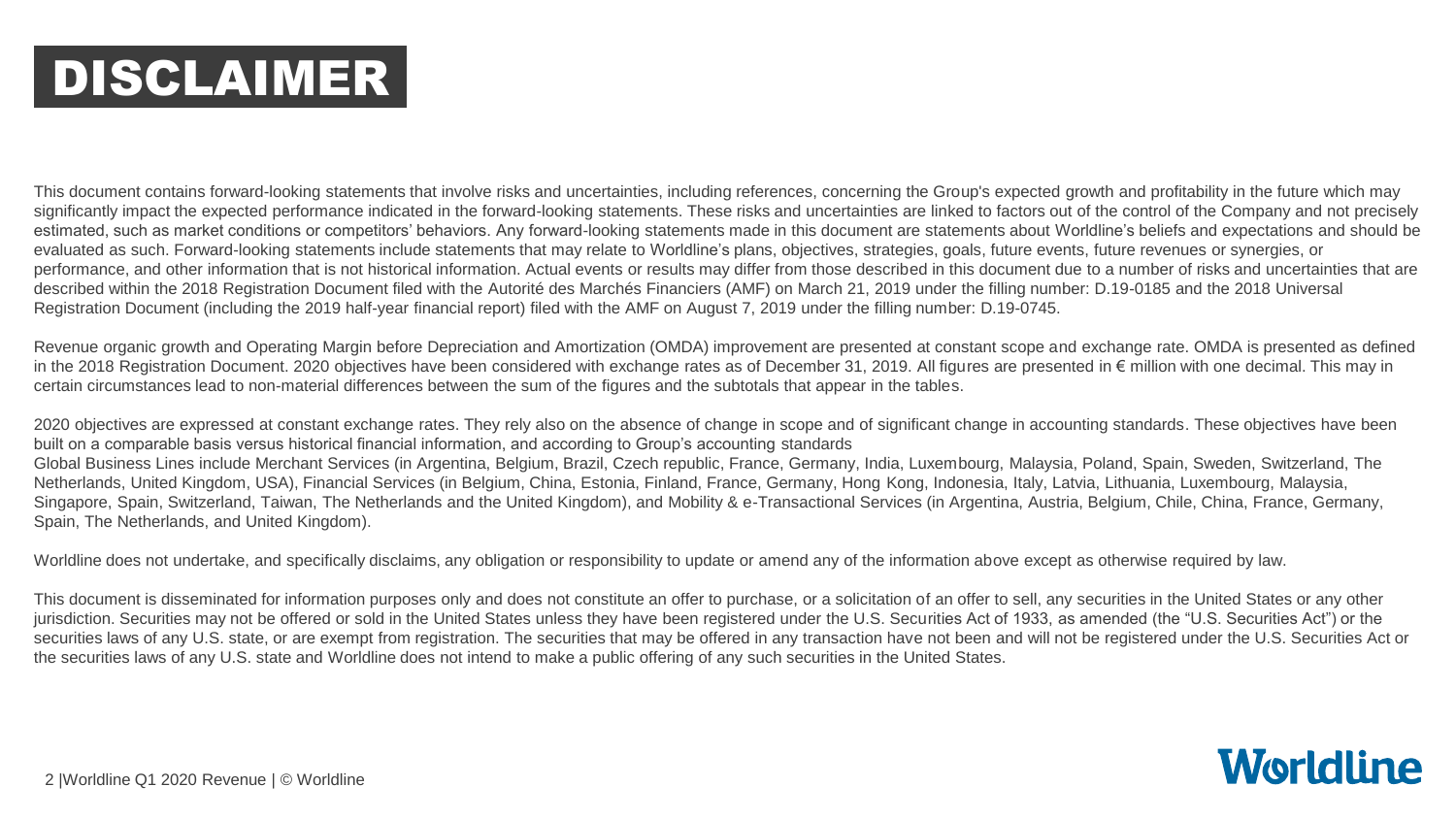# HIGHLIGHTS FIRST QUARTER 2020

# GILLES GRAPINET

Chairman & CEO

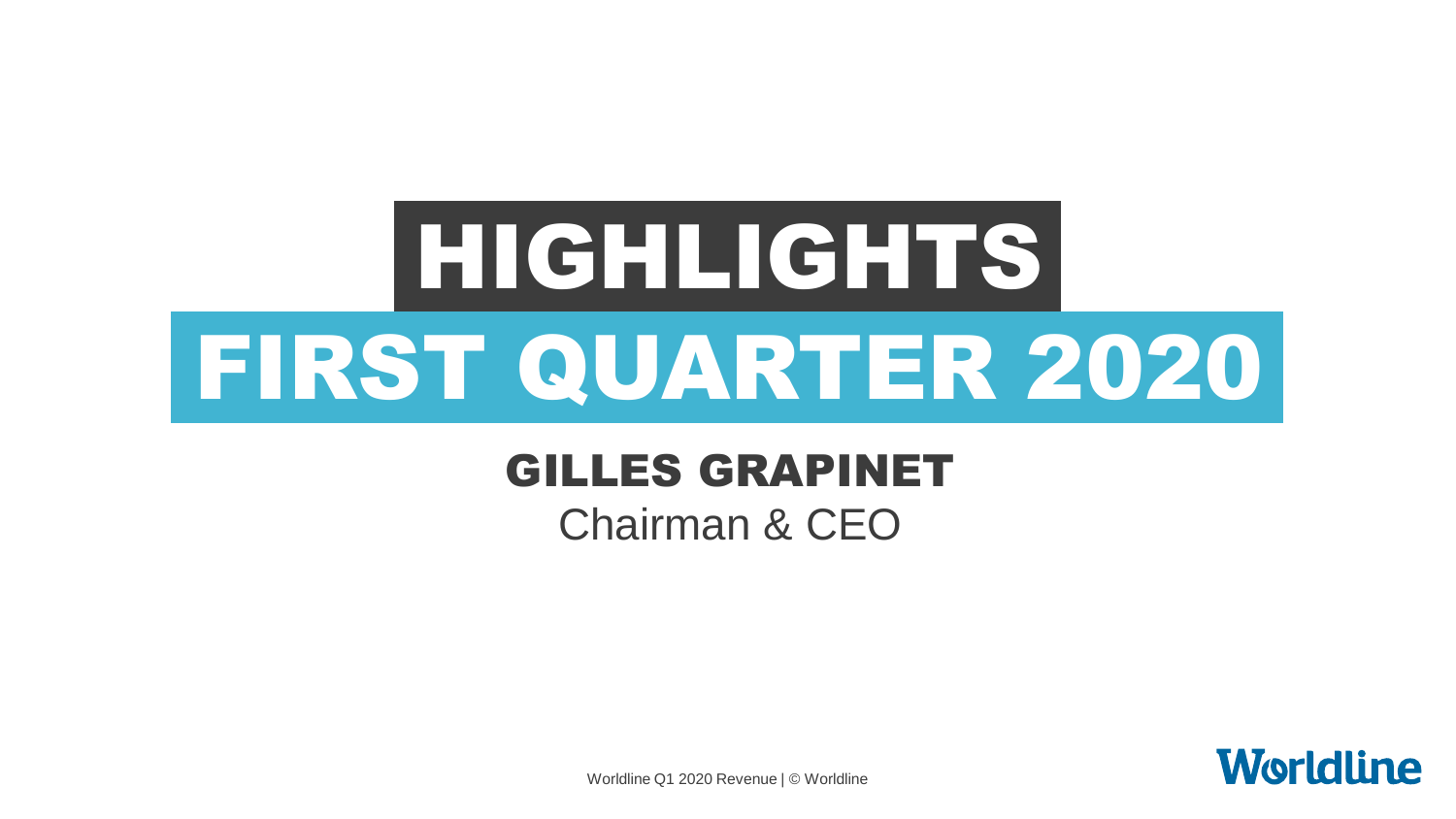# RAPID ADAPTATION OF WORLDLINE TO THE COVID-19 BUSINESS CONTEXT A RESILIENT QUARTER



## Activation as soon as February 2020 of the Group Business Continuity Plan

- Fast ramp up of the Group's remote working enabling 98%+ home working ensuring continuity of operations and no significant percentage of the workforce unable to work
- Both objectives of protecting health of employees and ensuring a continuous service delivery met



Sales community in constant dialogue with customers



Intense communication maintained at the peak of the crisis with ~300 investors



Strong actions to adapt the cost base to COVID-19 consequences

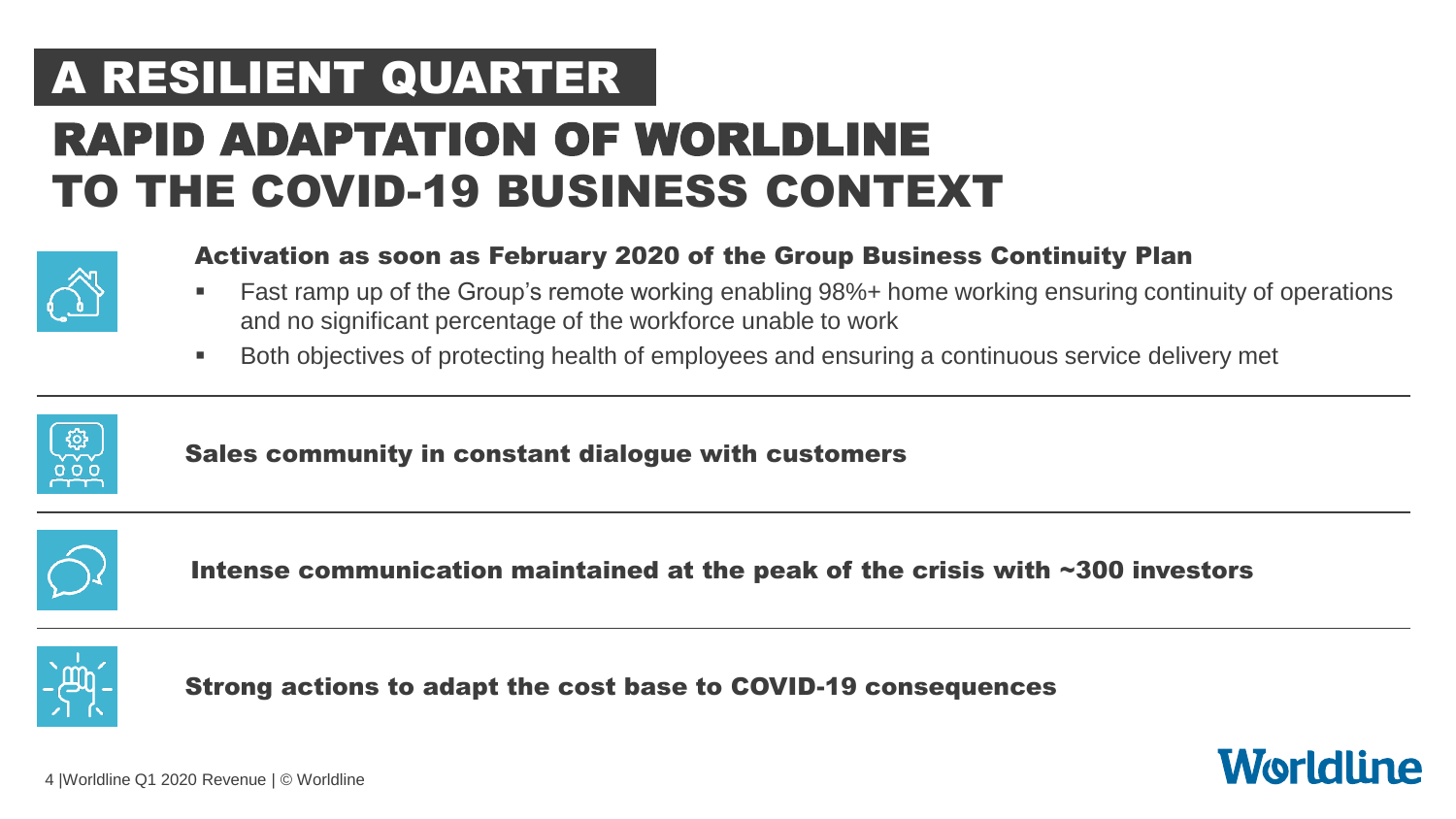# PERFORMANCE A RESILIENT QUARTER

## Q1 2020 ORGANIC GROWTH

- Q1 organic revenue growth at +2.0%
- Impact from COVID 19 related government measures as from March
- Resilience of Worldline's balanced business mix, in particular in Financial Services

## UNCHANGED SPEED IN STRATEGY EXECUTION

- Very large payment outsourcing contract signed with **UniCredit**
- Fast progress towards **Ingenico** acquisition closing
- Acquisition of **GoPay**, online payment pure player in Eastern Europe

## UPDATED 2020 OBJECTIVES DUE TO NEW COVID CONTEXT

 Based on the anticipated sanitary and economic scenario for the rest of the year\*, **full year 2020 financial performance expected broadly comparable with 2019**

\* See slide 13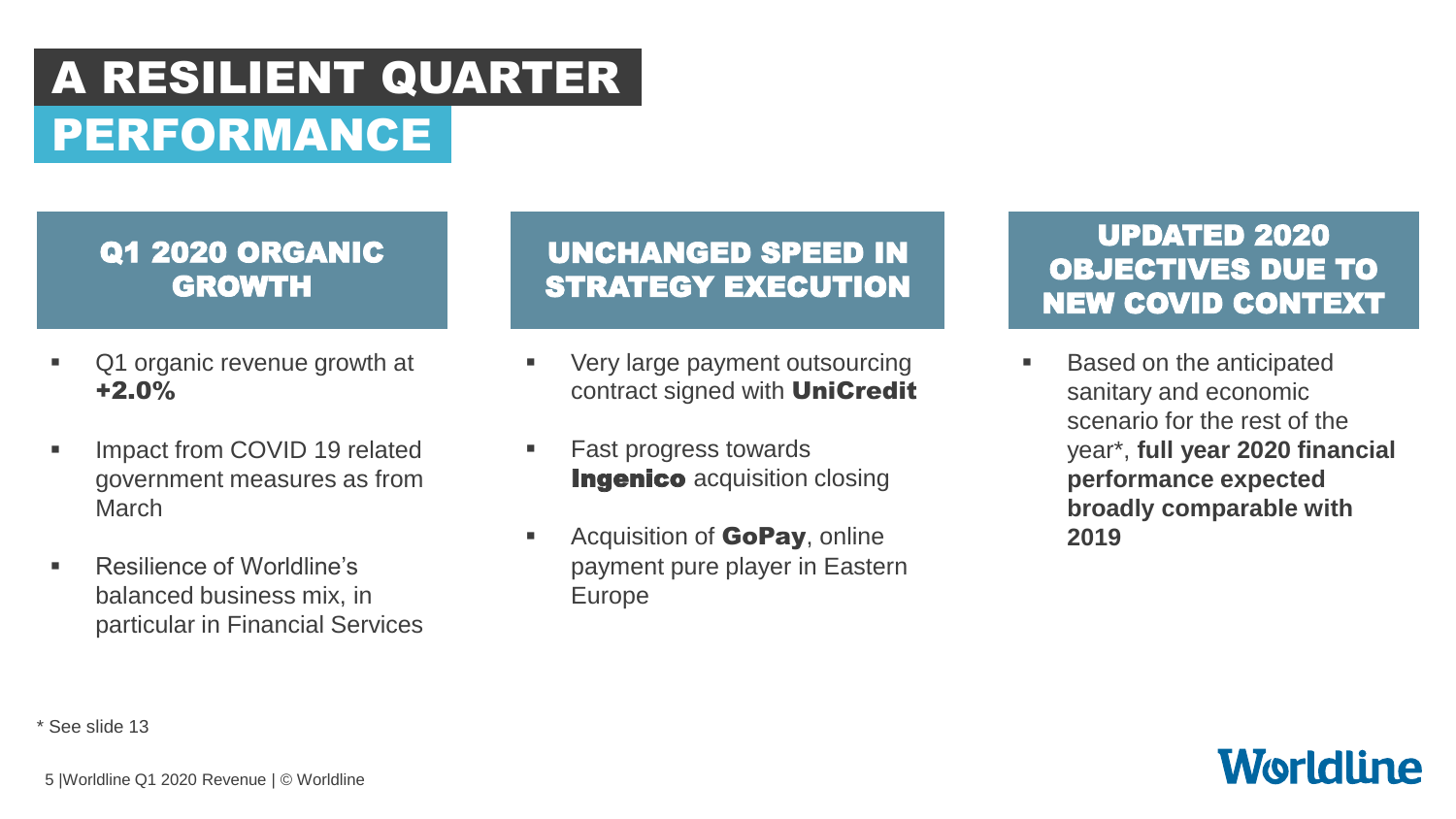# Q3 CLOSING FULLY ON TRACK INGENICO ACQUISITION



**All required regulatory filings or pre-fillings to seek transaction approvals** (Regulatory, Foreign Investment, merger control clearances ) have been made and are under discussions with the relevant regulators, and the various **clearance processes are progressing as expected**



### French social process successfully conducted (Opinion ("avis") rendered by Ingenico CSE regarded the contemplated acquisition)

 Local social process in some international geographies underway on Ingenico side.



#### Preliminary **activities to** prepare integration started.

- In line with the Worldline Day-1 readiness proven methodology
- Joint governance involving senior management from both companies in place
- **Excellent collaboration spirit**



6 |Worldline Q1 2020 Revenue | © Worldline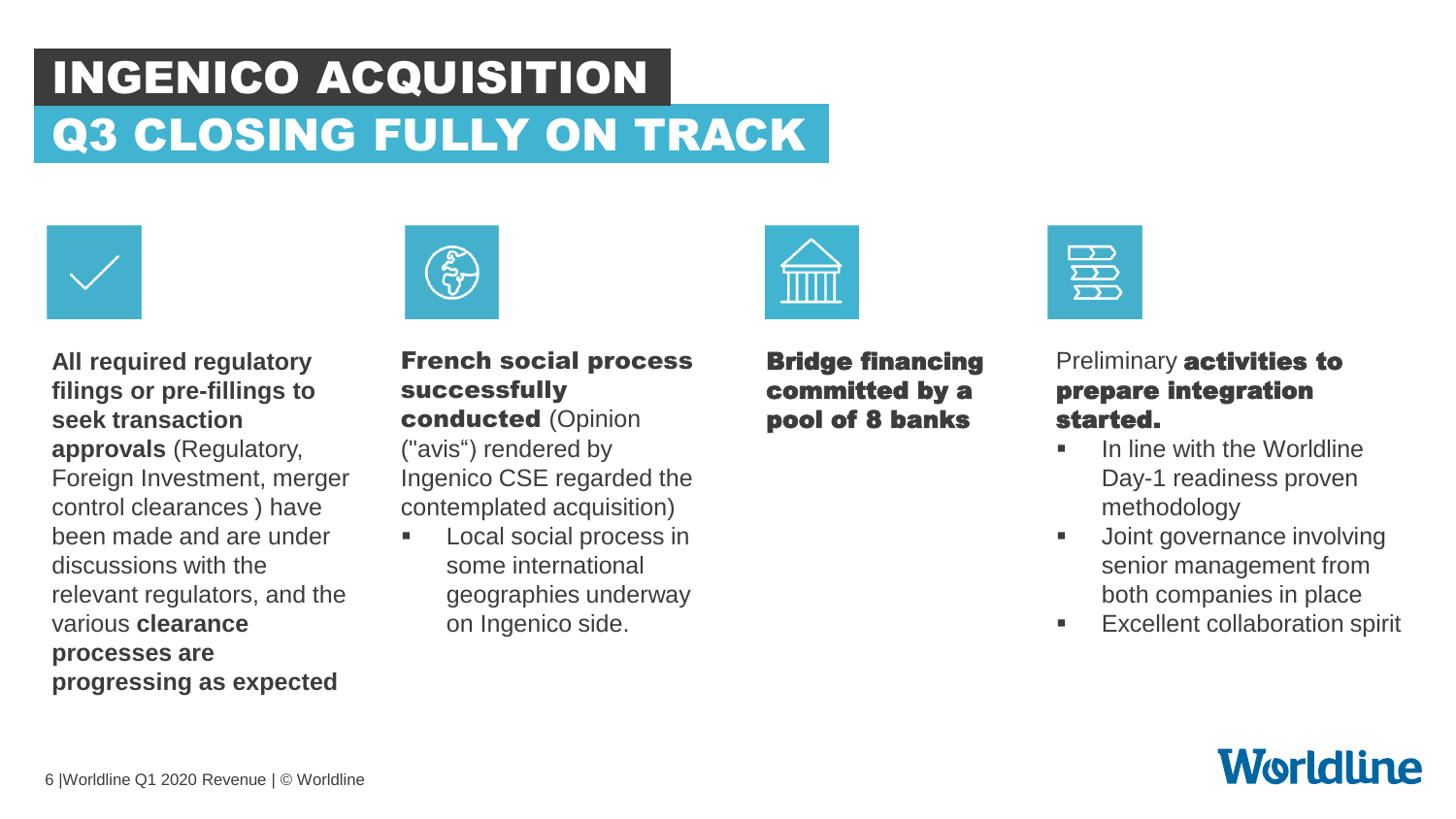# AND NATIONAL ECONOMIES WORLDLINE: SUPPORTING MERCHANTS



#### **Cleaning your terminal**

**Instructions for regular cleaning** 

**Building of a** 12 Mar 2020

Good hygiene and cleanliness across the board are now more important than ever in companies - to protect both employees and customers. Your terminal serves as a frequent contact point between your customers and your employees. For your safety and the safety of your customers, we would therefore like to remind you to clean your terminal requiarly

How do I clean my terminal?



Don't: Do not spray cleaning agent or disinfection directly onto your terminal.

. Clean the terminal display with an antistatic cloth

#### Why is cleaning my terminal important?

Your terminal serves as a frequent contact point between your customers and your employees. Bacteria and viruses are easily spread, not just by contact with other people, but also through contact with objects such as phones, computers, keyboards, doorknobs and also through payment terminals. Studies suggest that coronaviruses, like COVID-19, may remain infectious on surfaces for several hours or even days.





#### ACTIVE EFFORTS TO DELIVER UPGRADE OF CONTACTLESS PAYMENT THRESHOLDS

#### SPECIFIC TEMPORARY FINANCIAL HELP MEASURES OFFERED TO SMALL BUSINESSES

# **Worldline**

#### 7 |Worldline Q1 2020 Revenue | © Worldline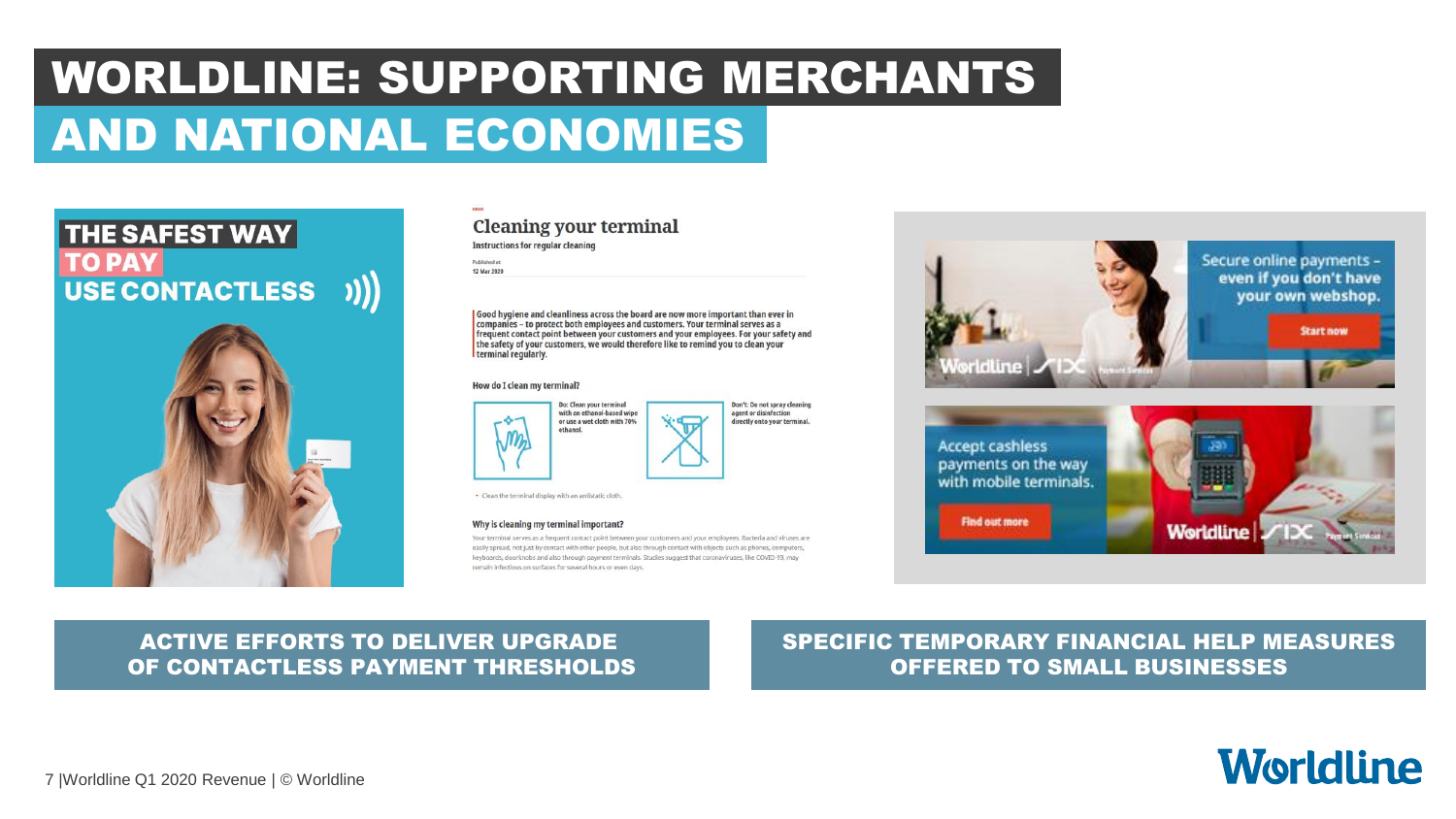

# ERIC HEURTAUX

CFO, Worldline



Worldline Q1 2020 Revenue | © Worldline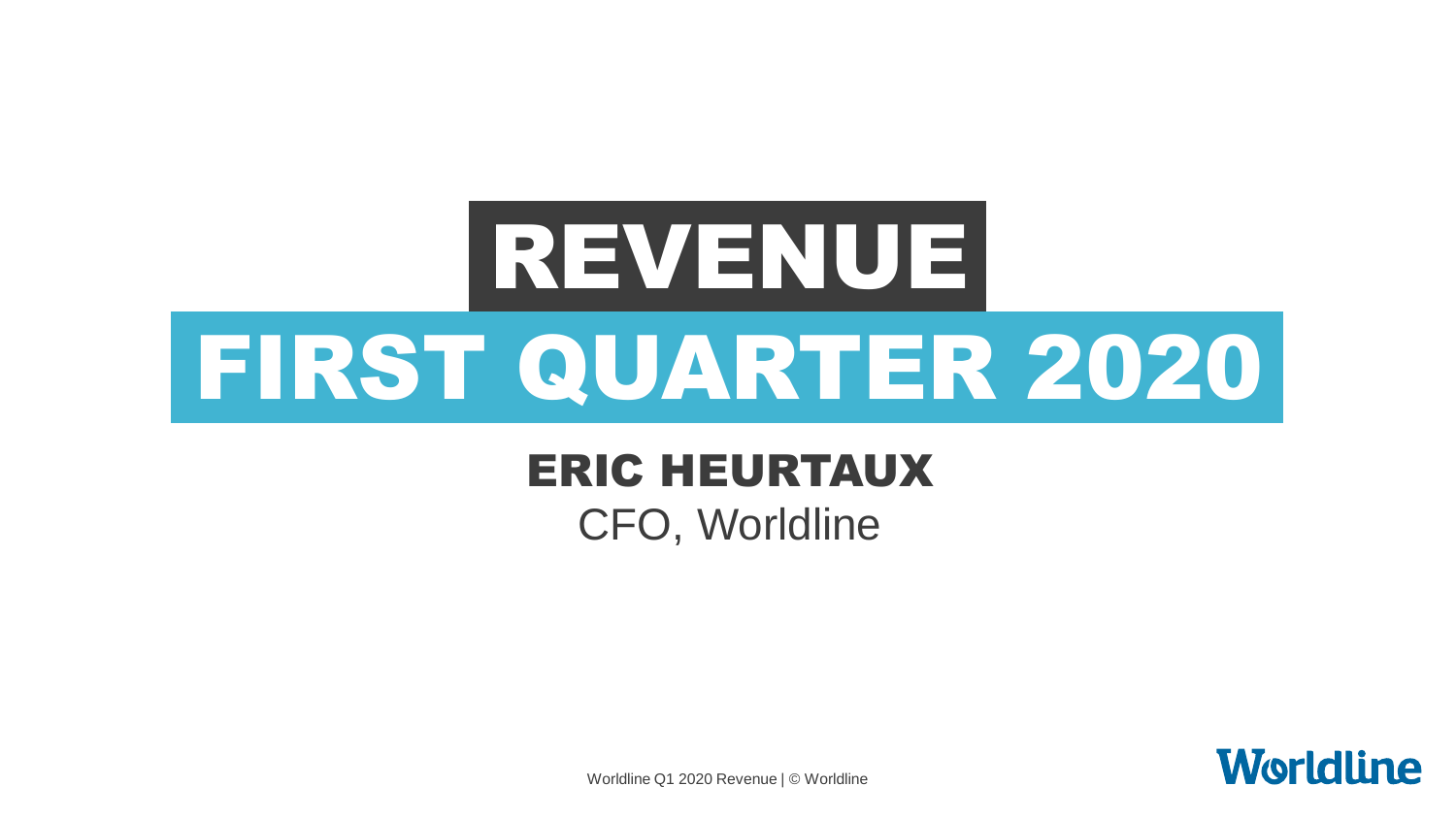# CONSTANT SCOPE

# AND EXCHANGE RATE FIGURES RECONCILIATION

|                                     | <b>Revenue</b> |                                     |          |
|-------------------------------------|----------------|-------------------------------------|----------|
|                                     |                |                                     |          |
| In $\epsilon$ million               | Q1 2019        | <b>Exchange</b><br>rates<br>effects | Q1 2019* |
| <b>Merchant Services</b>            | 261.8          | $+4.4$                              | 266.3    |
| <b>Financial Services</b>           | 213.2          | $+1.0$                              | 214.2    |
| Mobility & e-Transactional Services | 84.6           | $-1.4$                              | 83.2     |
| Worldline                           | 559.6          | 4.0                                 | 563.7    |

\* At constant scope and March 2020 YTD average exchange rates,



9 |Worldline Q1 2020 Revenue | © Worldline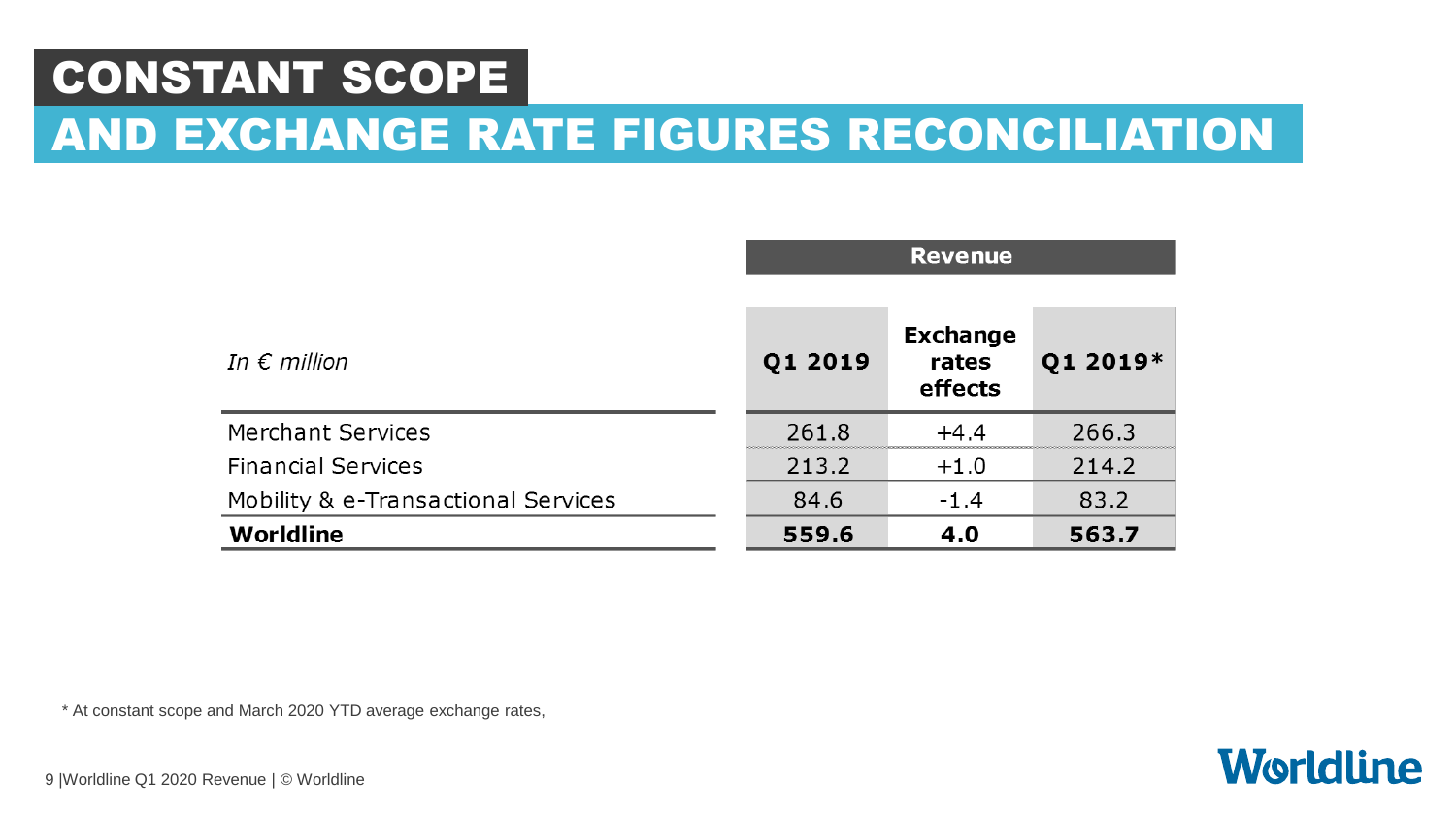# FIRST QUARTER 2020 REVENUE OVERVIEW

|                                     | <b>Revenue</b> |          |                 |          |
|-------------------------------------|----------------|----------|-----------------|----------|
| In $\epsilon$ million               | Q1 2020        | Q1 2019* | <b>Delta M€</b> | % Growth |
| Merchant Services                   | 267.2          | 266.3    | $+1.0$          | $+0.4%$  |
| <b>Financial Services</b>           | 223.0          | 214.2    | $+8.8$          | $+4.1%$  |
| Mobility & e-Transactional Services | 84.6           | 83.2     | $+1.3$          | $+1.6\%$ |
| Worldline                           | 574.8          | 563.7    | $+11.1$         | $+2.0%$  |



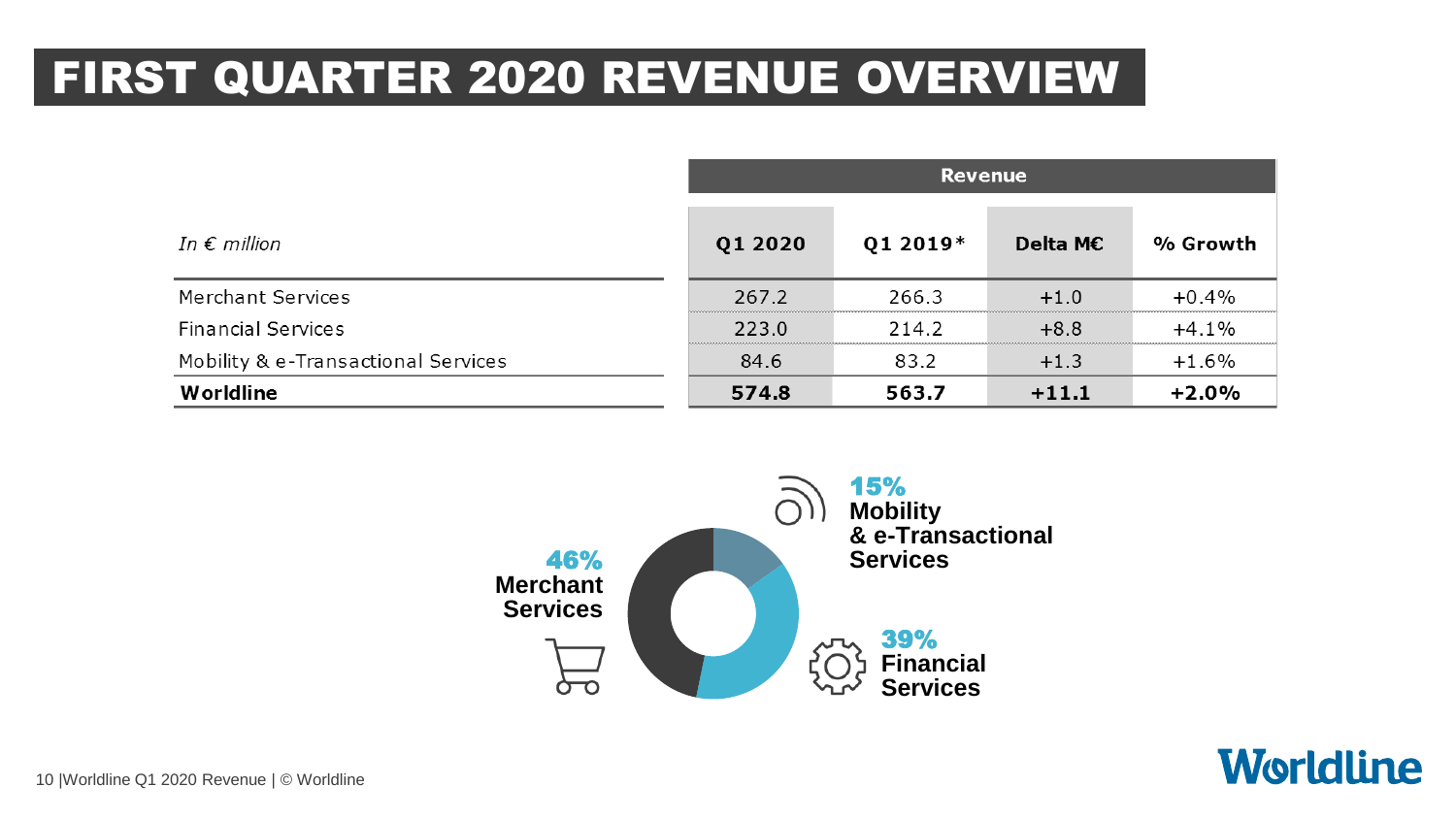# BY GLOBAL BUSINESS LINE Q1 2019 REVENUE PERFORMANCE



**Very strong start of the** 

**year:** double

digit growth in January and February +0.4%\* MERCHANT SERVICES

- **From March, significant revenue reduction, notably in payment acceptance and acquiring:**
- Lockdown and confinement measures in all of Worldline's key markets
- Much higher volumes with food retailers
- Stronger "click& collect / drive" activity for supermarket chains
- More online transactions
- Overall resilience of payment terminals sales
- Sharp drop of transactions in non-food general retail, F&B and tourism related activities

**Overall c.30%+ reduction in acquiring volumes since confinement**



**Overall resilience** in the current COVID-19 context:

**Solid double digit growth rate in Account Payments**, overall not affected by Covid:



• Volume growth; ramp up of large outsourcing contracts (Commerzbank, Unicredit), license sales

**Strong growth in Digital Banking:** 

• Higher volumes of ACS/3DS transactions for online payment strong authentications

#### **Resilience in Issuing Processing**

• Volume growth and ramp-up of the OP payment outsourcing contract **Low single digit decrease in Acquiring processing**, which was the most affected by the lockdown



- **Double digit growth in Trusted Digitization:**
- **Impact on e-Ticketing:**
	- o Sharp ticketing transaction decline in the UK since start of lockdown
	- o Ramp-up of "Tap 2 Use" Open Payment contract, in particular in Lyon
- **Lower revenue in e-Consumer and Mobility:**  less project and value added device resell this quarter

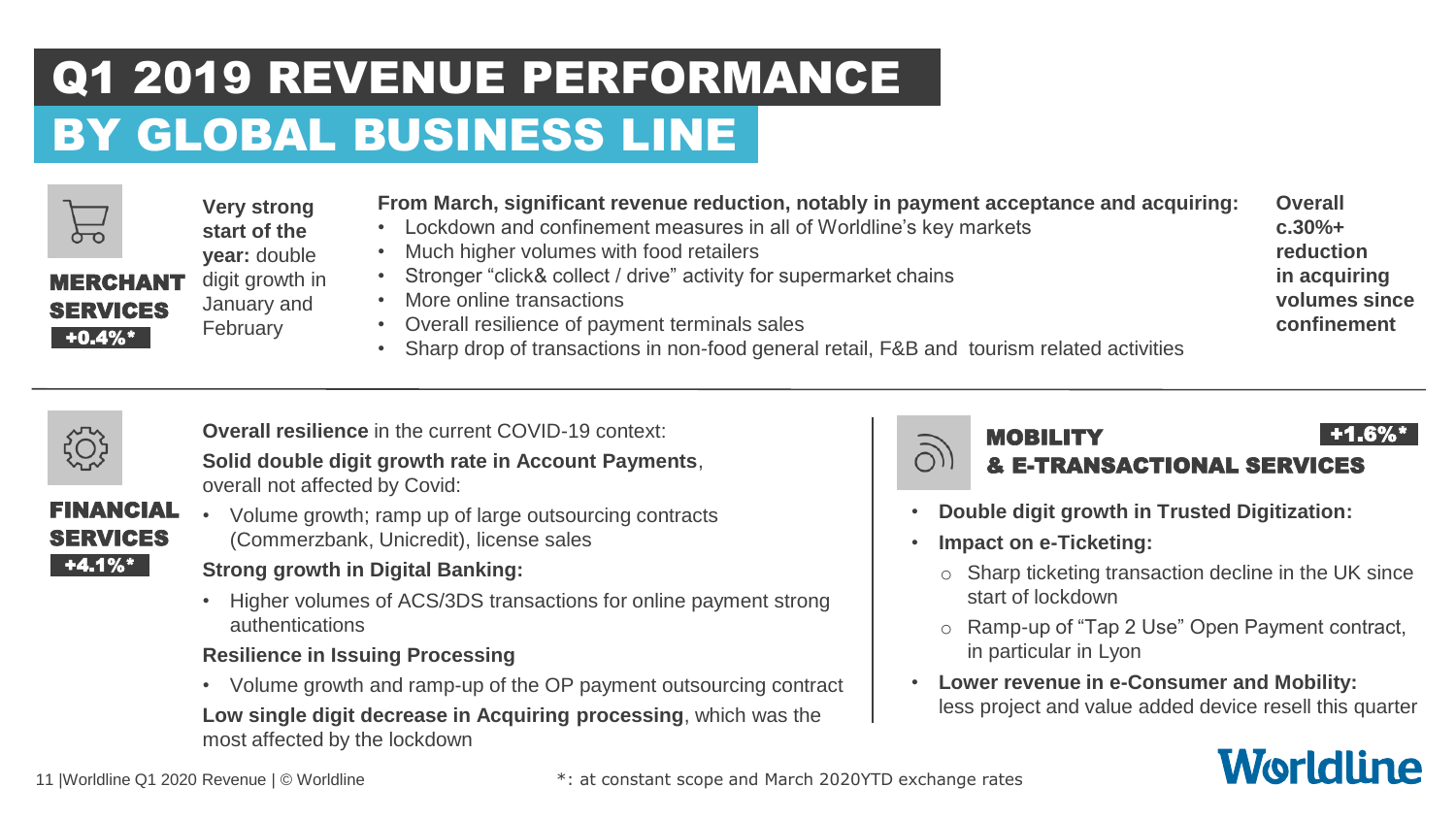# EXCELLENT SHORT AND LONG TERM

# LIQUIDITY POSITION, WITH BBB/STABLE RATING

| <b>Limited</b><br>indebtedness as<br>at December<br>31st, 2019                            | Gross cash position : $\epsilon$ 500 million<br>٠<br>Limited use of the $\epsilon$ 600 million commercial paper program ( $\epsilon$ 63 million, reimbursed in Q1)<br>٠<br>Undrawn Revolving Credit Facility (€ 600 million, available until 2025)<br>ш<br>Consolidated net debt of $\epsilon$ 641 million (2019 net debt / OMDA leverage <1.1x)<br>٠<br>Strong free cash flow generation<br>ш<br>No covenants<br>٠ |
|-------------------------------------------------------------------------------------------|---------------------------------------------------------------------------------------------------------------------------------------------------------------------------------------------------------------------------------------------------------------------------------------------------------------------------------------------------------------------------------------------------------------------|
| Long term debt<br>consisting in<br>two bonds<br>maturing in 4<br>and 6 years              | $\epsilon$ 1.1 billion borrowed in Q3 2019 to finance equensWorldline minority interest acquisition<br>٠<br>€ 600 million OCEANE convertible bond maturing in 2026<br>٠<br>€ 500 million bond maturing in 2024<br>٠<br>Overall negative financing cost (from a cash flow perspective)<br>٠                                                                                                                          |
| <b>Bridge financing</b><br>for the Ingenico<br>transaction<br><b>already</b><br>committed | ×.<br>Commitment letter signed with a pool of 8 banks<br>Up to $€2.6$ billion<br>٠<br>Duration: up to 2 years from expected closing date<br>п.<br>Very favorable pre-COVID financing conditions<br>٠                                                                                                                                                                                                                |

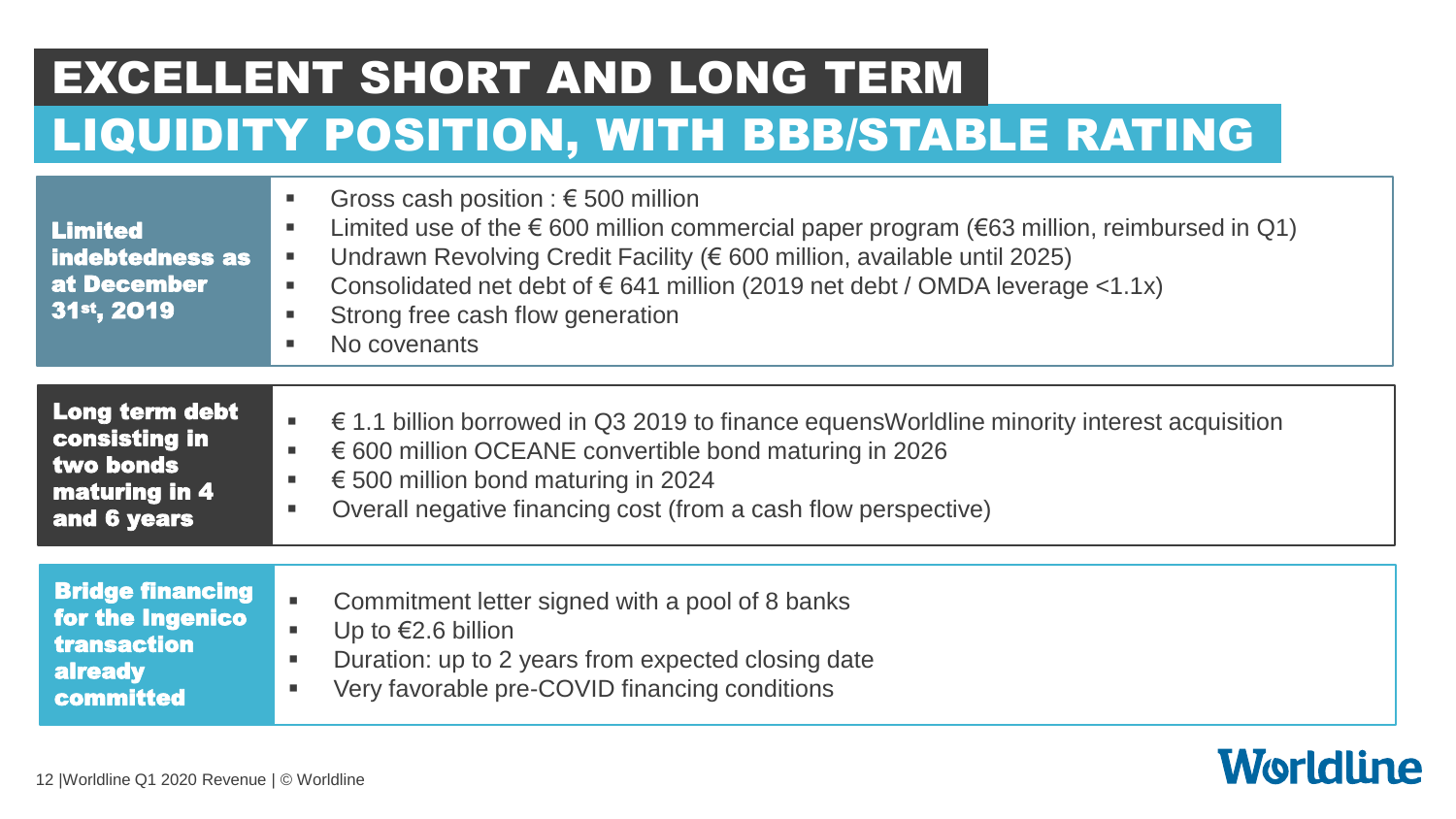# UPDATE OF 2020 FULL YEAR GUIDANCE BASE SCENARIO RETAINED

## Q2 2020

## SEVERELY RESTRICTED ACTIVITIES

## During most of the second quarter:

- Lock down of non-essential retail
- Strict confinement / social distancing measures

## H2 2020

## VERY GRADUAL LIFT OF GOVERNMENT CONSTRAINTS

### General retail re-opening

- Increase of domestic payment flows
- Progressive business recovery

Very limited international travel, tourism and related activities

Anticipated to only restart towards the very end of the year

No large conventions and events

Postponement to 2021

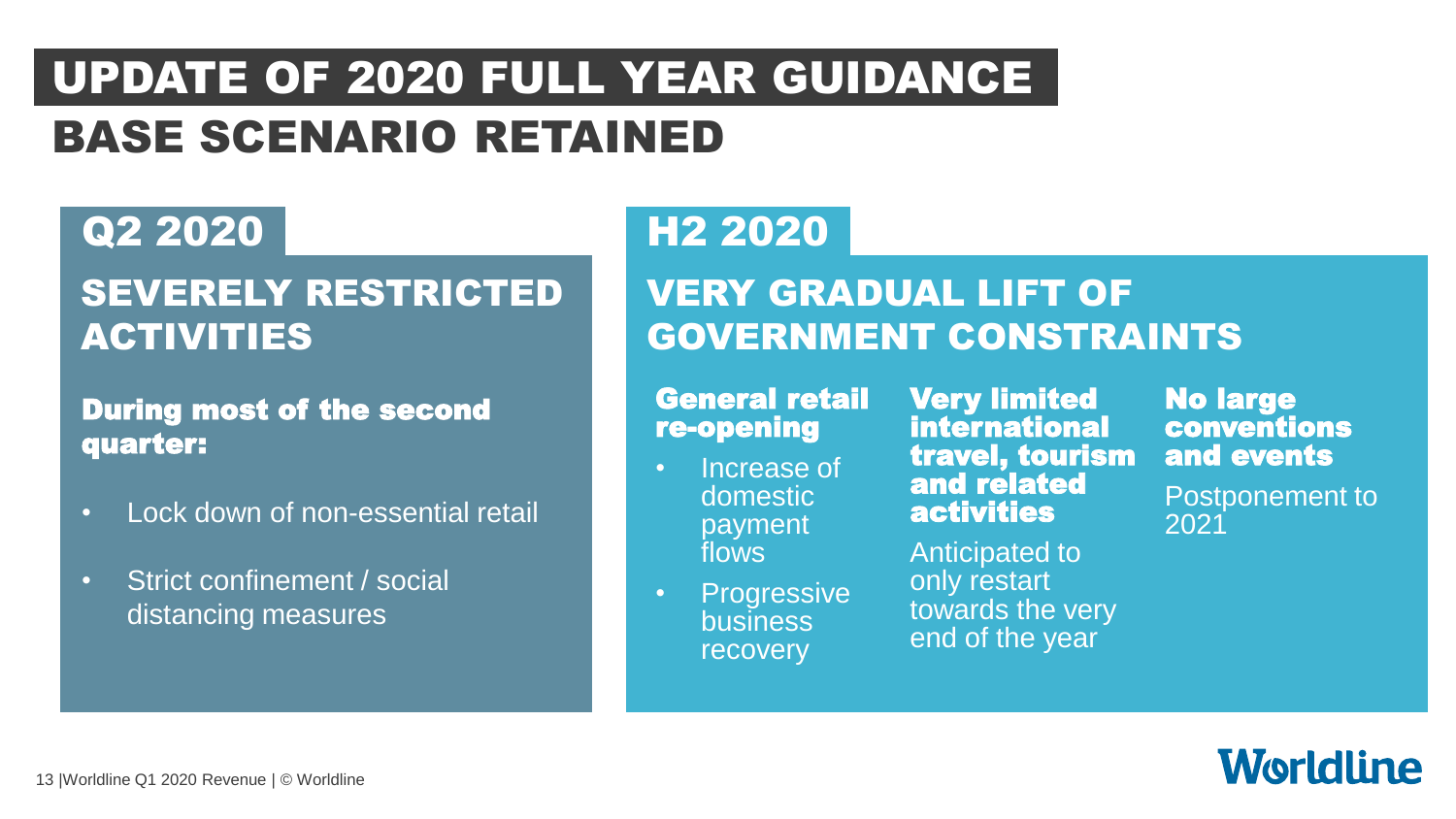# REVISED 2020 FULL YEAR GUIDANCE BROADLY COMPARABLE WITH 2019

| 2020                                              |                                                  | 2019 (Reminder)   |  |
|---------------------------------------------------|--------------------------------------------------|-------------------|--|
| <b>ORGANIC</b><br><b>REVENUE</b><br><b>GROWTH</b> | Flat to low single digit decrease                | $\epsilon$ 2,382m |  |
| <b>OMDA</b>                                       | Around 25%, circa the same percentage than 2019  | 25.3%             |  |
| <b>FREE</b><br><b>CASH</b><br><b>FLOW</b>         | Circa same cash conversion percentage than 2019* | 47.8%             |  |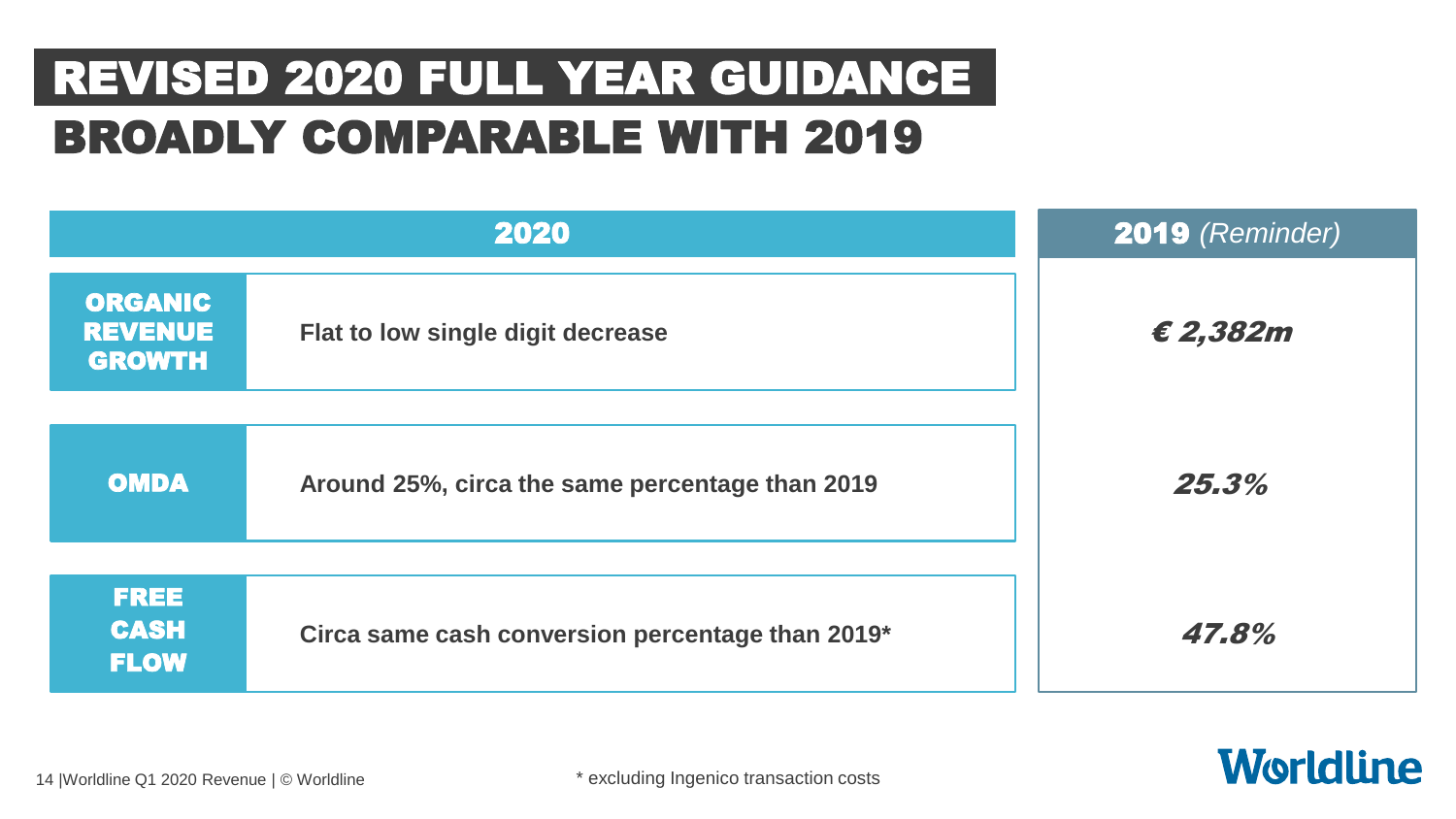# FIRST QUARTER 2020 & OPERATIONAL PERFORMANCE COMMERCIAL

# MARC-HENRI DESPORTES Deputy CEO



Worldline Q1 2020 Revenue | © Worldline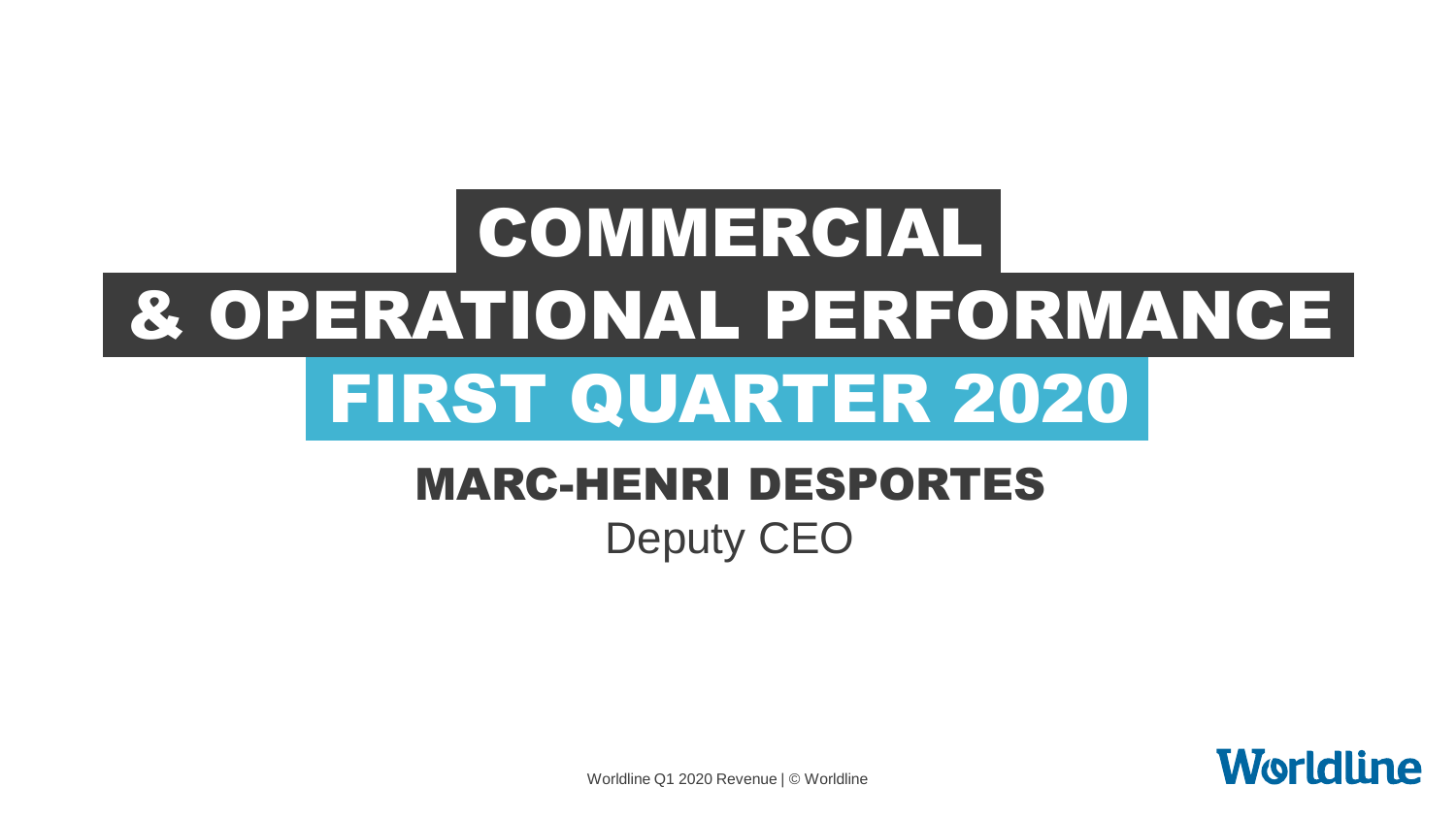# Q1 2020 VOLUMES



RESILIENCE **TO STORE** LOCKDOWN AND CONFINEMENT MEASURES

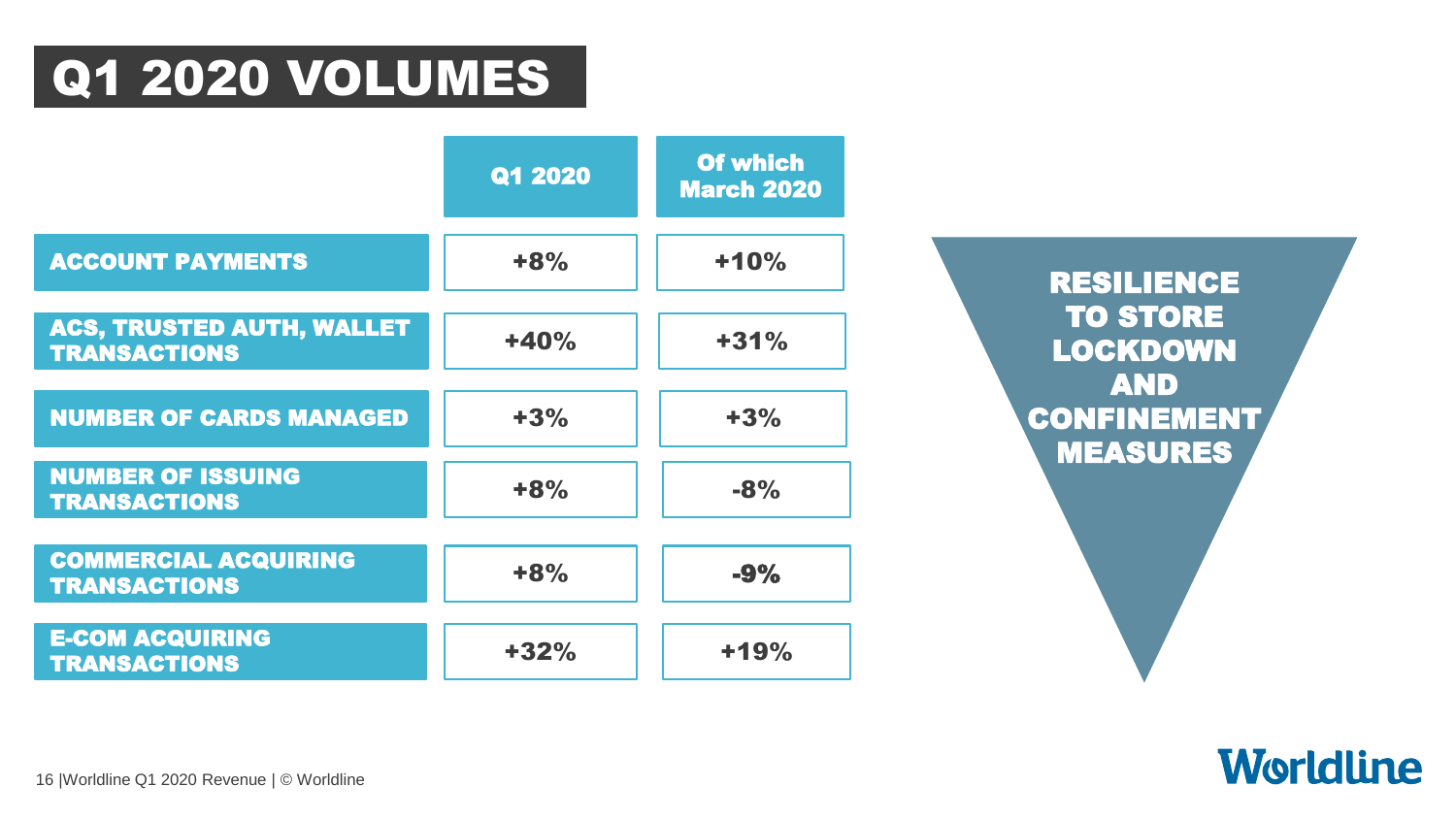# SUCCESSFUL Q1 COMMERCIAL ACTIVITY

|                            | п | One-Commerce-Hub payment solution; across multiple European countries<br>Solution includes POS and e-Commerce acceptance<br>Consolidated reporting of all payment flows<br>DCC, POS-advertising capabilities |
|----------------------------|---|--------------------------------------------------------------------------------------------------------------------------------------------------------------------------------------------------------------|
| HypoVereinsbank            |   | Very large long-term strategic partnership with a leading European bank                                                                                                                                      |
| Member of <b>UniCredit</b> |   | Processing of all SEPA (Single Euro Payments Area) payments, instant payments, multi-currency, domestic and                                                                                                  |
| Bank Austria               |   | high value payments transactions                                                                                                                                                                             |
| Member of <b>UniCredit</b> |   | Further proof point of the relevance of Worldline's payment outsourcing value proposition                                                                                                                    |
| $CDOUBE$ $$ $R = R$        |   | Large 10-year ATM transaction management contract for BPCE in partnership with Brinks                                                                                                                        |

- $\frac{\text{SDOPE}}{\text{DOPE}}$  **IIIIBRINKS** Approximately 300 million transactions per year from circa 11,000 ATMs
	- **Perfect illustration of the relevance of Worldline strategy in this consolidating market**

## **SYTRAL**

- Implementation of Worldline's Open payment "Tap 2 Use" solution for SYTRAL, Lyon's region public transport authority, enabling travellers to buy and validate journeys using EMV cards
- Together with Paris region commuter pass "Navigo" contract won in 2018, confirms Worldline's value proposition for public transport operator

## Sales activity for large customer engagement keeping its pace

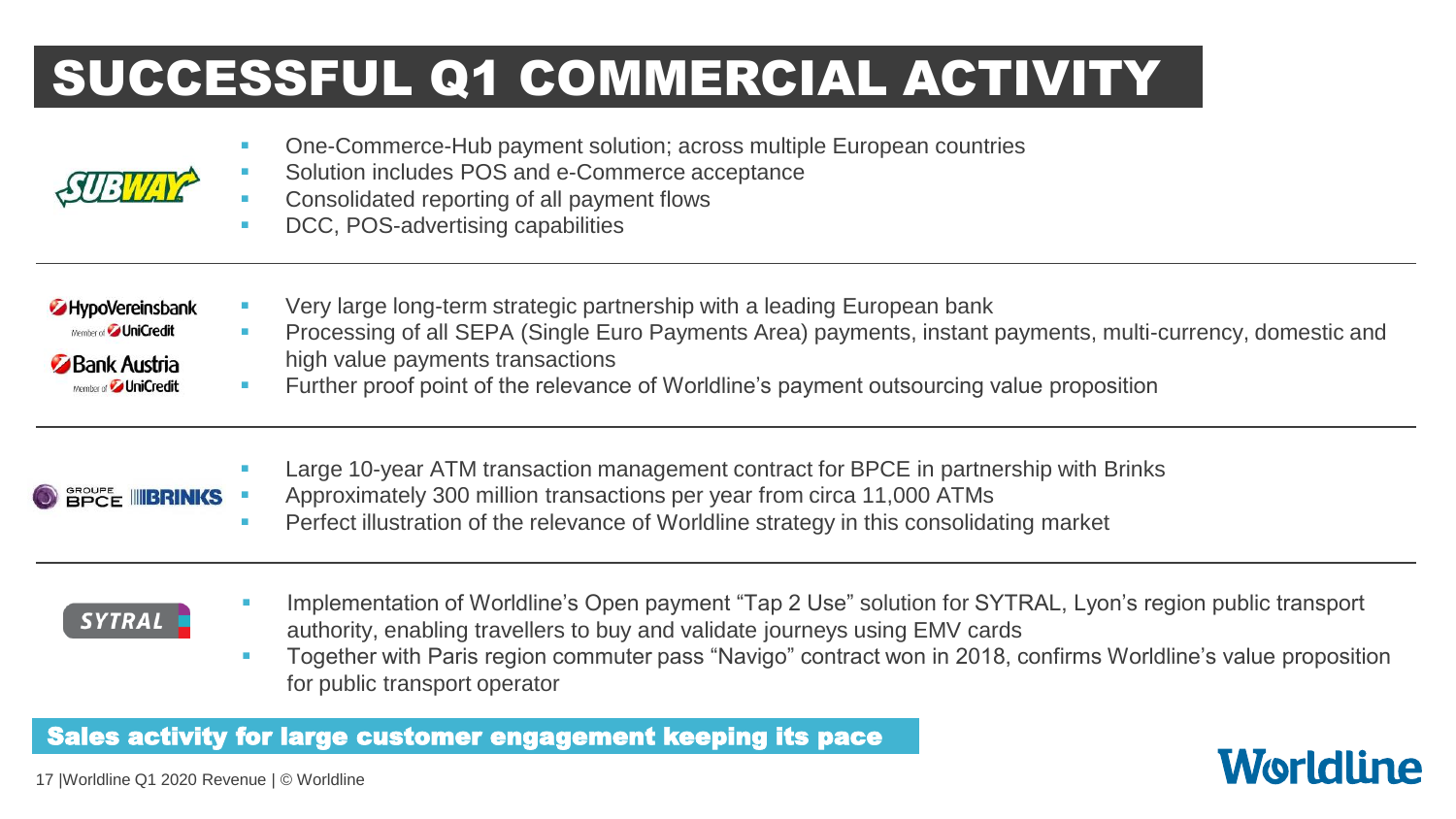# BOLT-ON ACQUISITION OF GOPAY ONLINE PURE PLAYER IN EASTERN EUROPE

# GoPay Gr

**Leading online collecting PSP** for small and medium sized businesses (SMBs) in Czech Republic:

- **c. 9.000 e-shops** in Czech Republic with presence in Slovakia and Poland
- **High quality payment collecting engine fit for** SMBs
- **Extensive range of local payment means.**



 $\bigoplus$ 

- Rare opportunity to develop Worldline online collecting activity in the fast-growing Eastern Europe market
- **Strengthened market position** in Czech Republic and **partnership** with Komercni Banka
- Closing expected in Q3 2020



- 2019 Revenue: **c.€7 m**: OMDA: **c.€ 2 m**
- Double digit growth track record
- Synergies expected due to insourcing to Worldline of most of acquiring volume generated by GoPay
- Acquisition of 53% with earn out mechanism
	- Acquisition of the **remaining 47%** planned in **Q1 2022**
	- Highly successful management team kept on board to deliver strong ambitions
- Acquisition multiple below Worldline's current multiple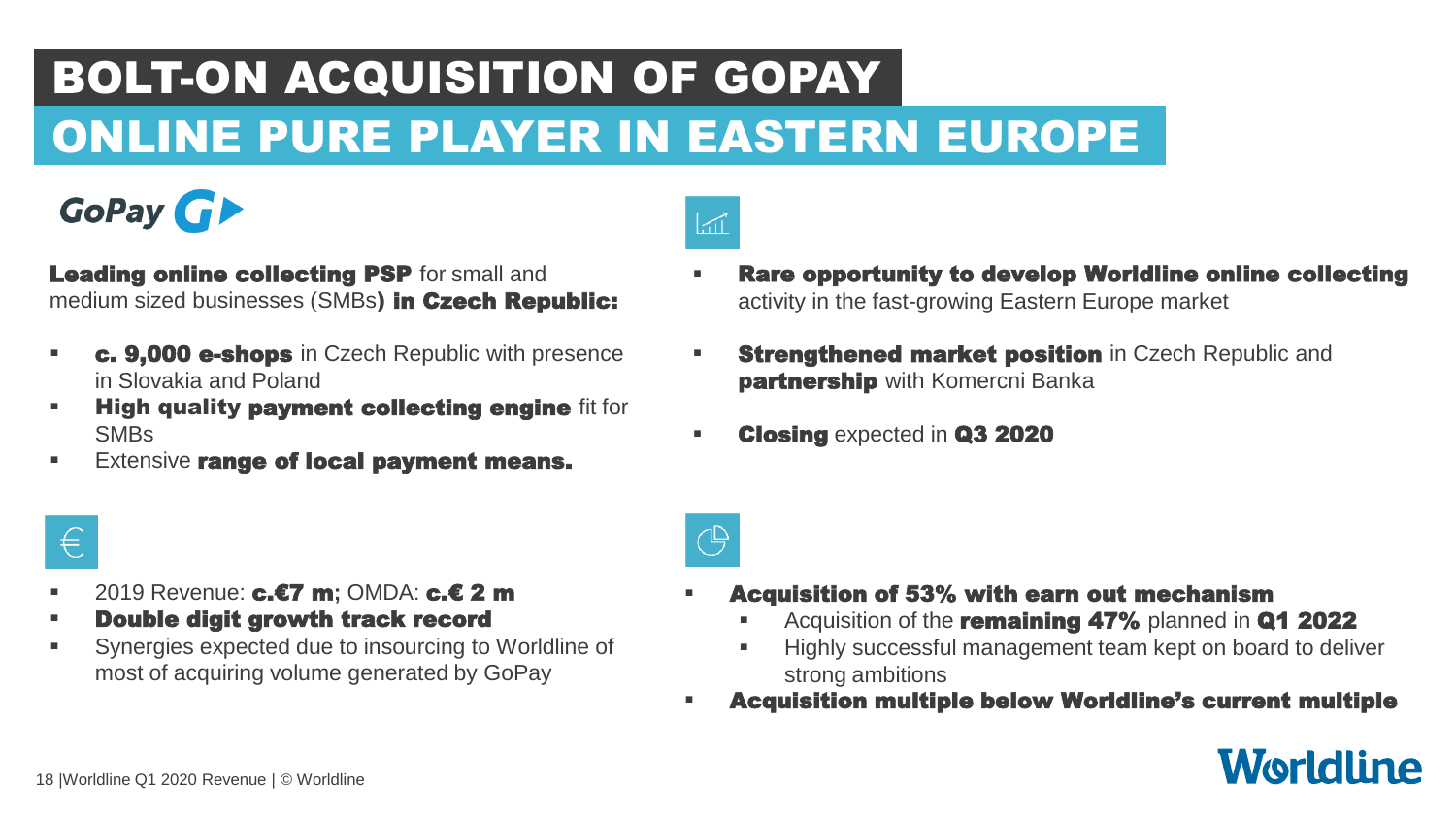# TO ADAPT THE BUSINESS TO THE COVID-19 CONSEQUENCES EXCEPTIONAL 2020 ACTION PLAN

1

Resilient operating model, able to smoothly adapt to progressive lifting of government restrictions

## 2

- Strong cost containment plan:
- **Holidays & restricted hours policy**
- **Hiring freeze**
- Salary increases postponed
- Supplier renegotiations
- **Project reviews**
- **Stop of discretionary spent; strong decrease of housing** and travel costs



4

#### Commercial effort maintained and focus on identifying new business opportunities

Maintain close discussions with bank for further new

payment outsourcing opportunities

- **Temporarily support merchants to gain longer-term** customer engagements
- Dedicated campaigns for fast online equipment
- **Promotion of contactless payments and mobile POS**

#### Tight monitoring of merchant risks

- For travel related activities: national guarantee fund systems in complement to new regulations imposing/enabling vouchers in lieu of reimbursements; new supportive international schemes policies
- Reinforced high quality risk management teams with good track record
- Very active monitoring activity and strong interactions with customers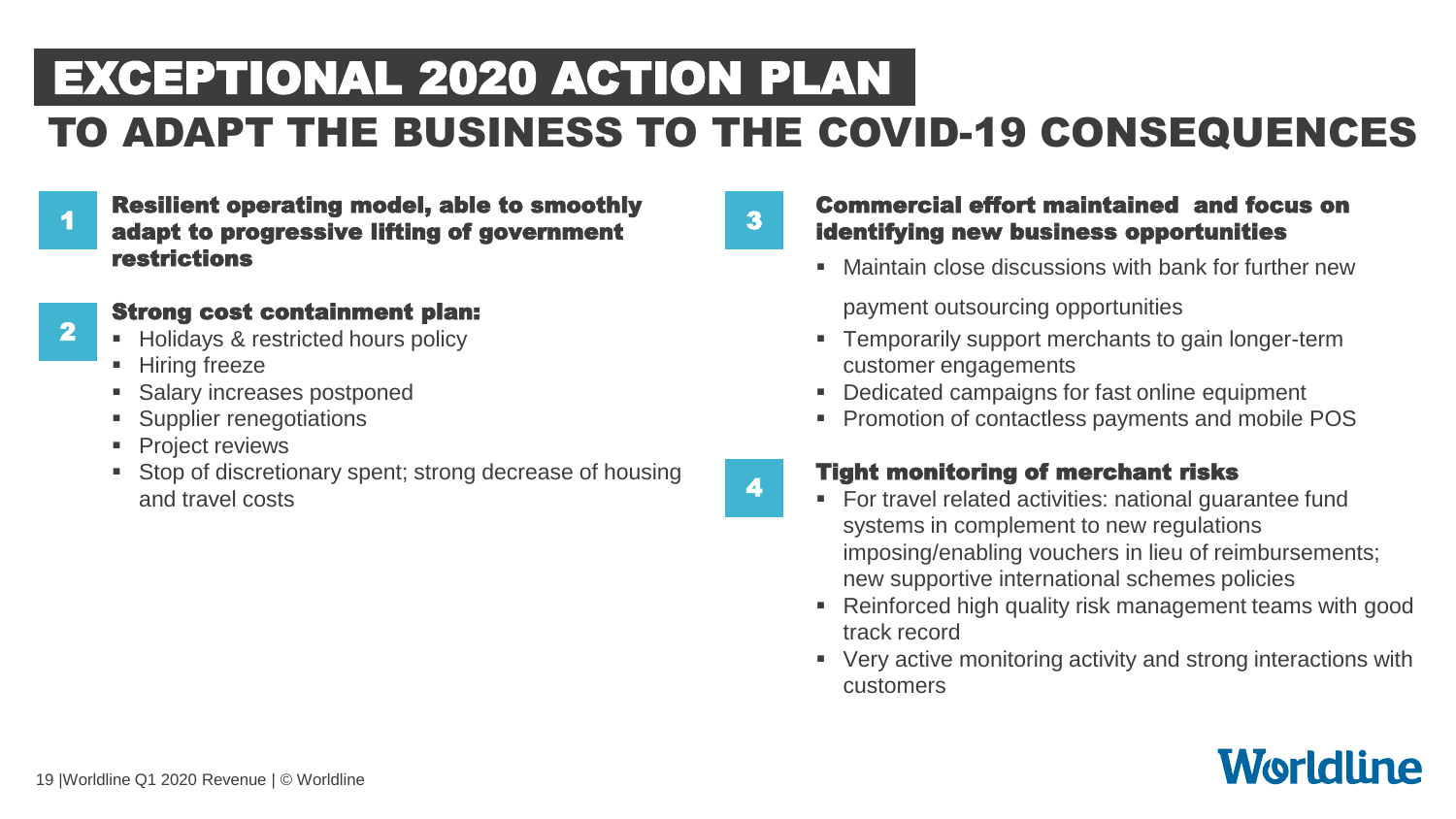# COVID 19: AN ACCELERATOR TO CASHLESS TRENDS









tijdelijk t/m € 50,-TARTINAS

**Massive acceleration of payment change in habits , which normally change slowly**

- Increase of contactless payment limits, resulting in additional usage
- Observed preference for ePayments in particular in the DACH region (large Swiss retailers already recording a +50% card usage increase) **Potential growth pattern expected to sustain post crisis**

#### **Limits for contactless card payments**

| <b>Worldline key markets</b> | <b>Current</b> | <b>New</b>         |
|------------------------------|----------------|--------------------|
| Austria                      | € 25           | € 50               |
| <b>Belgium</b>               | € 25           | € 50               |
| <b>Czech Republic</b>        | c.€18          | No change          |
| <b>Estonia</b>               | € 25           | € 50               |
| <b>Finland</b>               | €25/50         | No change          |
| <b>France</b>                | € 30           | € 50               |
| Germany                      | €25/50         | € 50               |
| Italy                        | € 25           | No change          |
| Latvia                       | € 25           | € 50               |
| Lithuania                    | € 20           | € 50               |
| Luxembourg                   | €25/50         | € 50               |
| <b>The Netherlands</b>       | € 25           | € 50               |
| <b>Poland</b>                | c.€12          | c.€25              |
| Slovakia                     |                | € 20 Reco. for €50 |
| <b>Switzerland</b>           | с.€40          | c.€80              |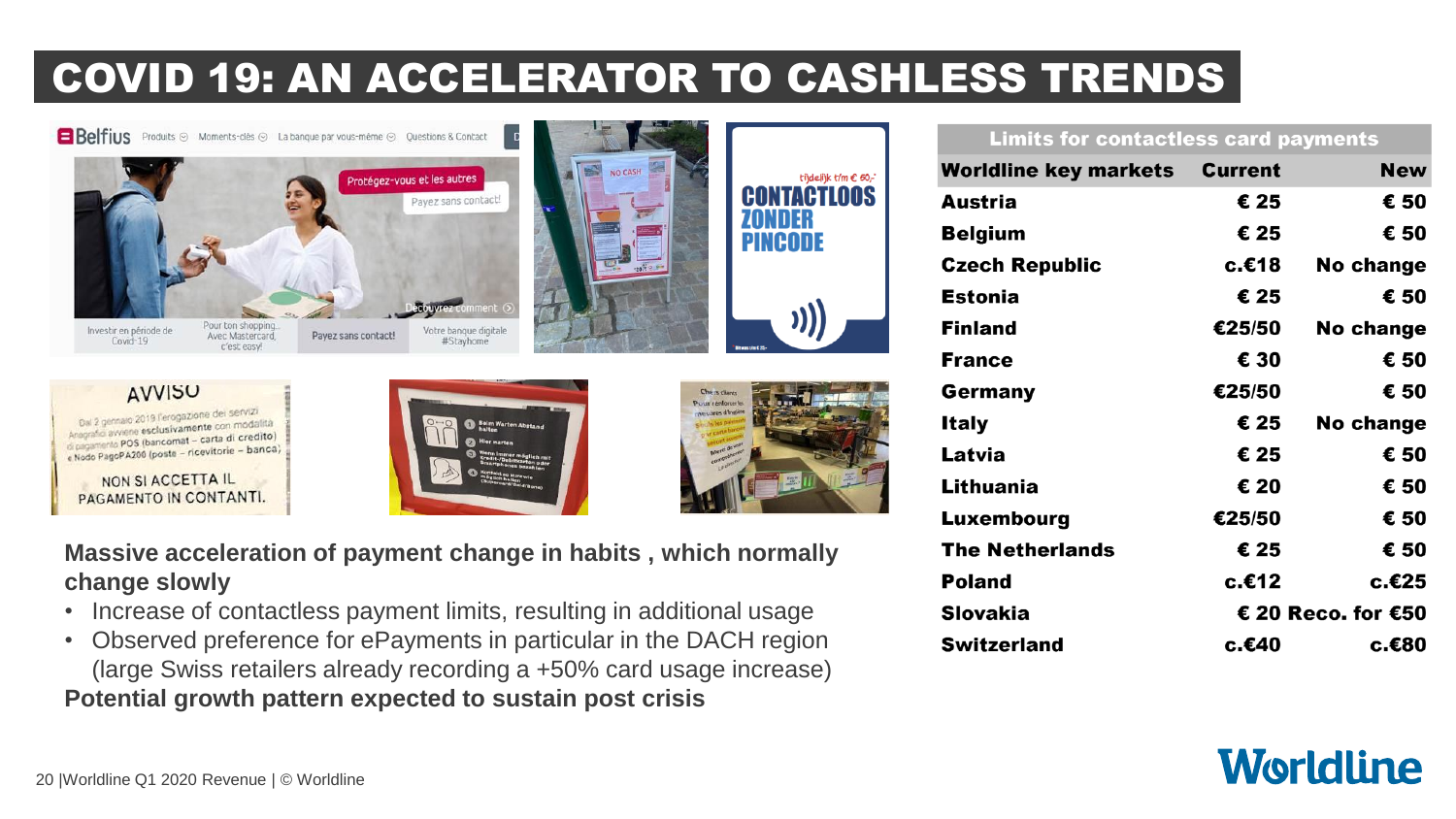# **CONCLUSION** FIRST QUARTER 2020

# GILLES GRAPINET

Chairman & CEO

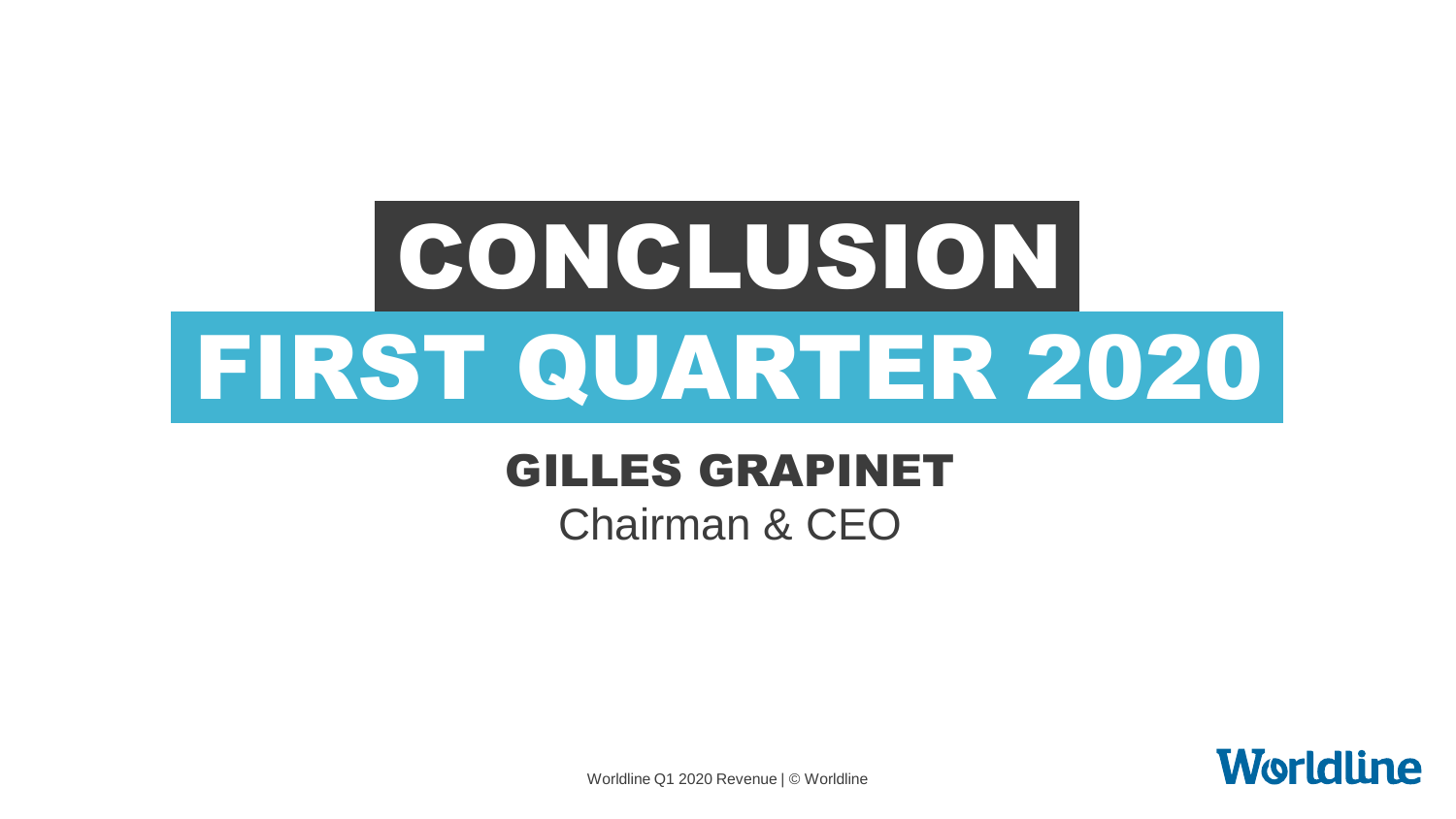# KEY TAKEWAYS



## Very quick adaptation of Worldline to the COVID 19 context

- Seamless continuity of operation while adapting quickly the cost base
- Source of strong pride in our teams
- Efficient lever for the future organization

## Beyond COVID 19 temporary impacts, structural acceleration of the transition towards cashless societies anticipated

• Massive acceleration of changes in payment habits, with estimated acceleration of cashless transition by one to two years

## Unchanged focus on Worldline's long term strategy

- A stronger group with the contemplated combination with Ingenico after Q3 closing
	- o Massive synergies
	- o Reinforcement in geographies where cash displacement has more potential
	- o Stronger online presence
- Maintained focus on M&A activities and consolidation opportunities
- Further payment outsourcing expected



3